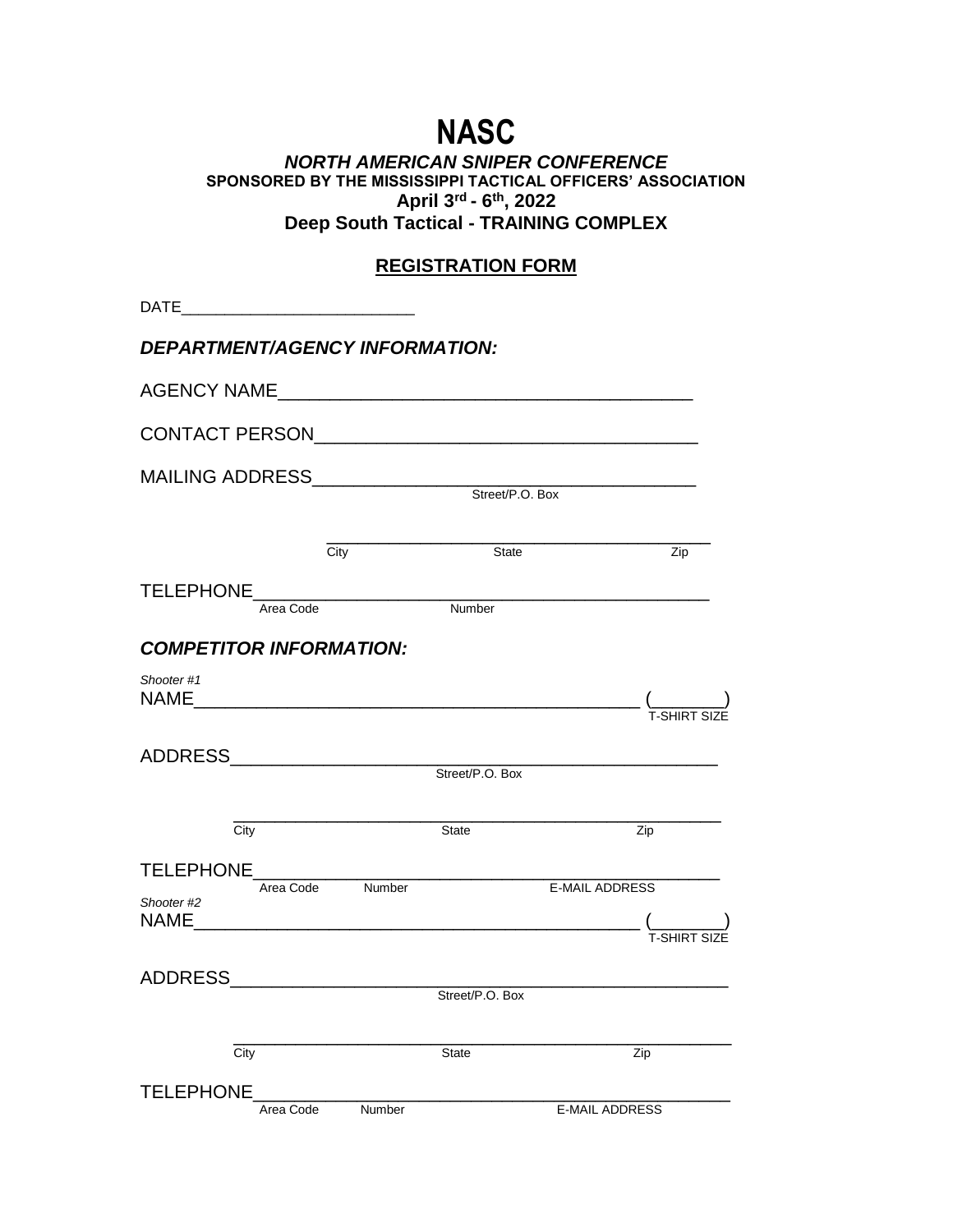#### *NORTH AMERICAN SNIPER CONFERENCE SPONSORED BY THE MISSISSIPPI TACTICAL OFFICERS' ASSOCIATION* **April 3rd - 6 th, 2022 Deep South Tactical - TRAINING COMPLEX**

## *PAYMENT FORM*

| <b>DEPARTMENT/AGENCY NAME</b>                                                                                                                                                                                                        |                                                                                                                       |     |
|--------------------------------------------------------------------------------------------------------------------------------------------------------------------------------------------------------------------------------------|-----------------------------------------------------------------------------------------------------------------------|-----|
| <b>PAYMENT CONTACT PERSON</b>                                                                                                                                                                                                        | <u> 1980 - Johann Barn, mars ann an t-Amhain Aonaich an t-Aonaich an t-Aonaich an t-Aonaich an t-Aonaich an t-Aon</u> |     |
|                                                                                                                                                                                                                                      |                                                                                                                       |     |
|                                                                                                                                                                                                                                      |                                                                                                                       |     |
|                                                                                                                                                                                                                                      |                                                                                                                       |     |
| $\overline{\text{City}}$                                                                                                                                                                                                             | State                                                                                                                 | ZIP |
| The cost for each two-man team is \$400.00. Each additional team from the same<br>agency will be discounted \$50.00. Payments are due by in-processing on April 3, 2022<br>unless other arrangements have been made with NASC staff. |                                                                                                                       |     |
| Number of Teams ___________                                                                                                                                                                                                          | Total Amount of Payment _______________                                                                               |     |
| <b>METHOD OF PAYMENT (check one)</b><br><b>PAYMENT BY CHECK IN ADVANCE</b><br>(check enclosed)                                                                                                                                       |                                                                                                                       |     |
| (check due at in-processing)                                                                                                                                                                                                         | <b>PAYMENT BY CHECK/CASH AT COMPETITION</b>                                                                           |     |
| MAKE ALL CHECKS PAYABLE TO THE: MISSISSIPPI TACTICAL OFFICERS'<br><b>ASSOCIATION.</b>                                                                                                                                                |                                                                                                                       |     |
| <b>FORWARD ALL REGISTRATION FORMS AND PAYMENTS TO: (E-mail:</b><br>jprewitt@desotocountyms.gov) OR MAIL TO:                                                                                                                          |                                                                                                                       |     |
|                                                                                                                                                                                                                                      | <b>MTOA</b><br><b>P.O. Box 74</b><br>Southaven MS, 38671                                                              |     |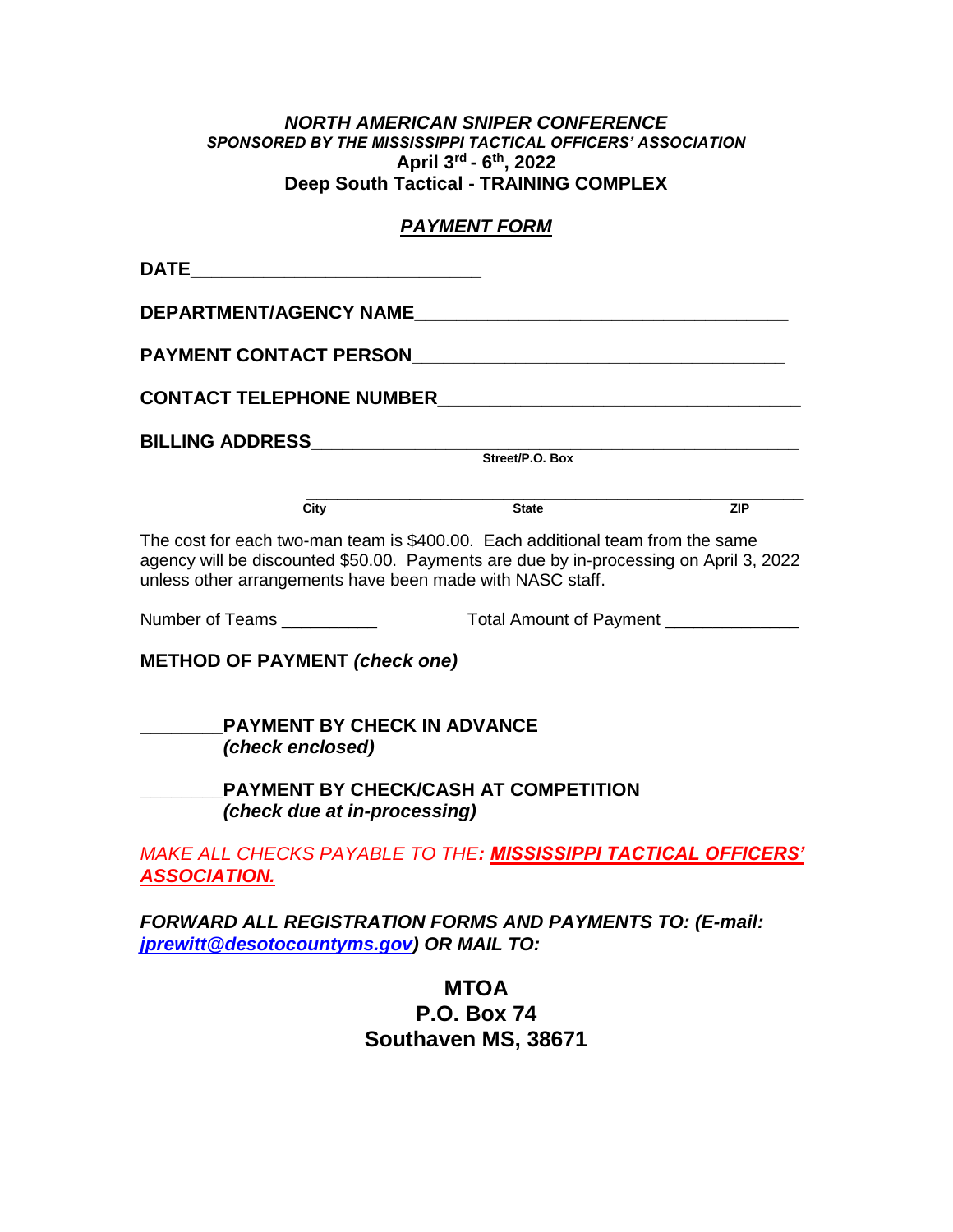## *NORTH AMERICAN SNIPER CONFERENCE* **SPONSORED BY THE MISSISSIPPI TACTICAL OFFICERS' ASSOCIATION April 3rd - 6 th, 2022 Deep South Tactical - TRAINING COMPLEX** *SAFETY AND RELEASE OF LIABILITY FORM*

- 1. Competitors will report to the range with a safe (unloaded) and properly functioning weapon and FACTORY MATCH GRADE AMMUNITION (NO HANDLOADS) designed for their weapon system.
- 2. Competitors will not load weapons until told to do so by the range officer.
- 3. When on the firing line, all weapons will be pointed down range at all times.
- 4. Upon the command of "cease-fire", competitors will immediately stop firing and make their weapon safe.
- 5. NOBODY will move down range until the firing line is declared safe by the range officer.
- 6. Competitors will wear eye/ear protection while on the firing line.
- 7. Competitors will notify the range officer of any weapon malfunctions.
- 8. Alcoholic beverages are strictly prohibited on the range.
- 9. Safety is everyone's concern. All competitors are responsible for immediately reporting any unsafe acts or conditions to the range officer.
- 10.When not in use, all weapons will be unloaded and properly secured.
- 11.Tampering with any other competitor's gear will result in immediate dismissal from the event.
- 12.Violation of any of the above rules may result in the competitor being dismissed from the competition with no refund.

The North American Sniper Conference (NASC) will be a physically demanding rifle competition that will include the use of high-powered rifles and physical activity such as running, crawling, and jumping. I certify that I am in good health and have the physical ability to compete safely. I understand and will abide by the above safety guidelines. In the event that I am injured, I hereby fully release the Mississippi Tactical Officers' Association, Southaven Police Department, the Desoto County Sheriff's Office and any persons working in a staff or range officer capacity, both individually and as a group, from any liability.

> \_\_\_\_\_\_\_\_\_\_\_\_\_\_\_\_\_\_\_\_\_\_\_\_\_\_\_\_\_\_\_\_\_\_ Competitor #1 Name (Print)

\_\_\_\_\_\_\_\_\_\_\_\_\_\_\_\_\_\_\_\_\_\_\_\_\_\_\_\_\_\_\_\_\_\_ Competitor Signature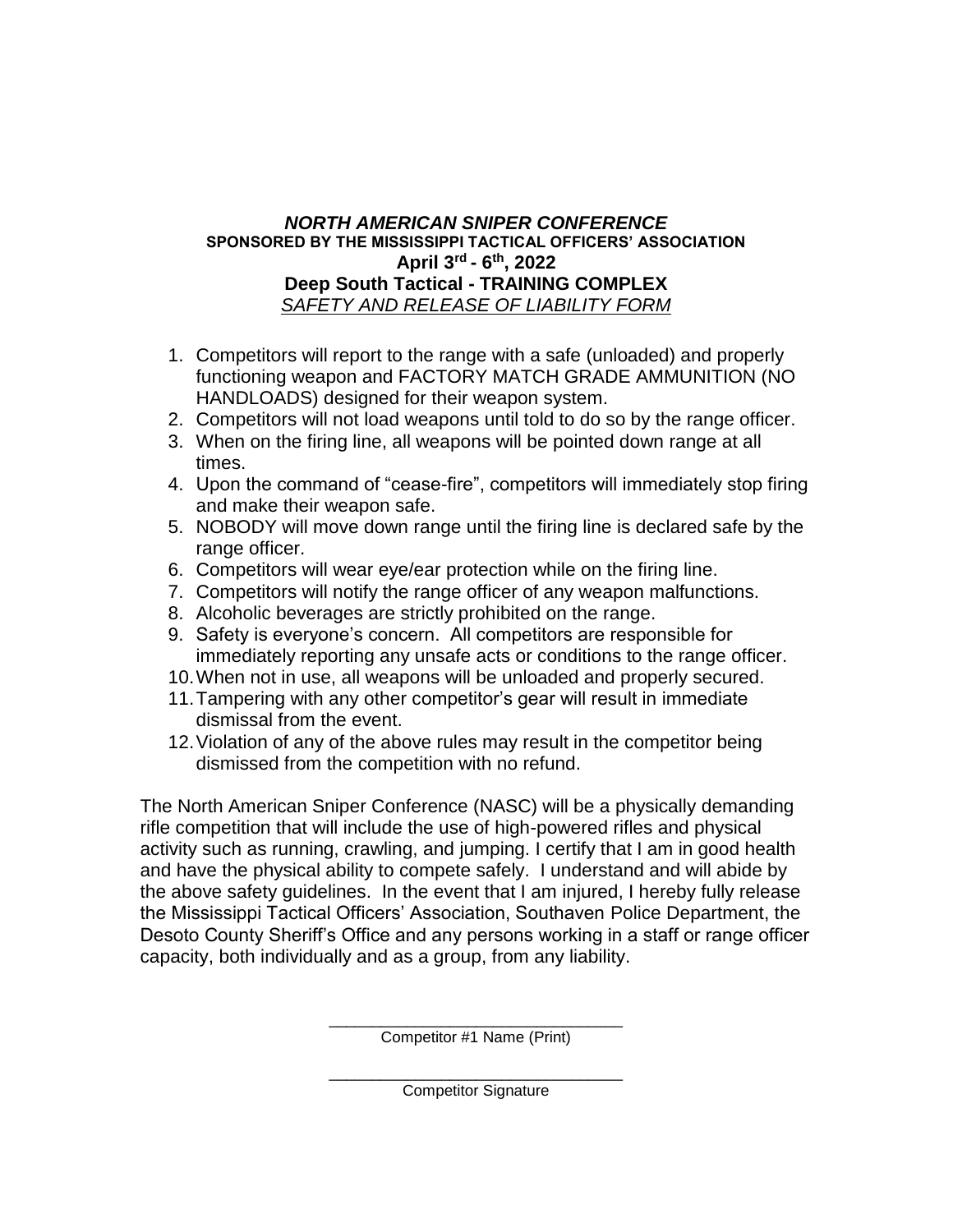## *NORTH AMERICAN SNIPER CONFERENCE* **SPONSORED BY THE MISSISSIPPI TACTICAL OFFICERS' ASSOCIATION April 3rd - 6 th, 2022 Deep South Tactical - TRAINING COMPLEX** *SAFETY AND RELEASE OF LIABILITY FORM*

- 1. Competitors will report to the range with a safe (unloaded) and properly functioning weapon and FACTORY MATCH GRADE AMMUNITION (NO HANDLOADS) designed for their weapon system.
- 2. Competitors will not load weapons until told to do so by the range officer.
- 3. When on the firing line, all weapons will be pointed down range at all times.
- 4. Upon the command of "cease-fire", competitors will immediately stop firing and make their weapon safe.
- 5. NOBODY will move down range until the firing line is declared safe by the range officer.
- 6. Competitors will wear eye/ear protection while on the firing line.
- 7. Competitors will notify the range officer of any weapon malfunctions.
- 8. Alcoholic beverages are strictly prohibited on the range.
- 9. Safety is everyone's concern. All competitors are responsible for immediately reporting any unsafe acts or conditions to the range officer.
- 10.When not in use, all weapons will be unloaded and properly secured.
- 11.Tampering with any other competitor's gear will result in immediate dismissal from the event.
- 12.Violation of any of the above rules may result in the competitor being dismissed from the competition with no refund.

The North American Sniper Conference (NASC) will be a physically demanding rifle competition that will include the use of high-powered rifles and physical activity such as running, crawling, and jumping. I certify that I am in good health and have the physical ability to compete safely. I understand and will abide by the above safety guidelines. In the event that I am injured, I hereby fully release the Mississippi Tactical Officers' Association, the City of Southaven, Mississippi, the Desoto County Sheriff's Office and any persons working in a staff or range officer capacity, both individually and as a group, from any liability.

> \_\_\_\_\_\_\_\_\_\_\_\_\_\_\_\_\_\_\_\_\_\_\_\_\_\_\_\_\_\_\_\_\_\_ Competitor #2 Name (Print)

\_\_\_\_\_\_\_\_\_\_\_\_\_\_\_\_\_\_\_\_\_\_\_\_\_\_\_\_\_\_\_\_\_\_ Competitor Signature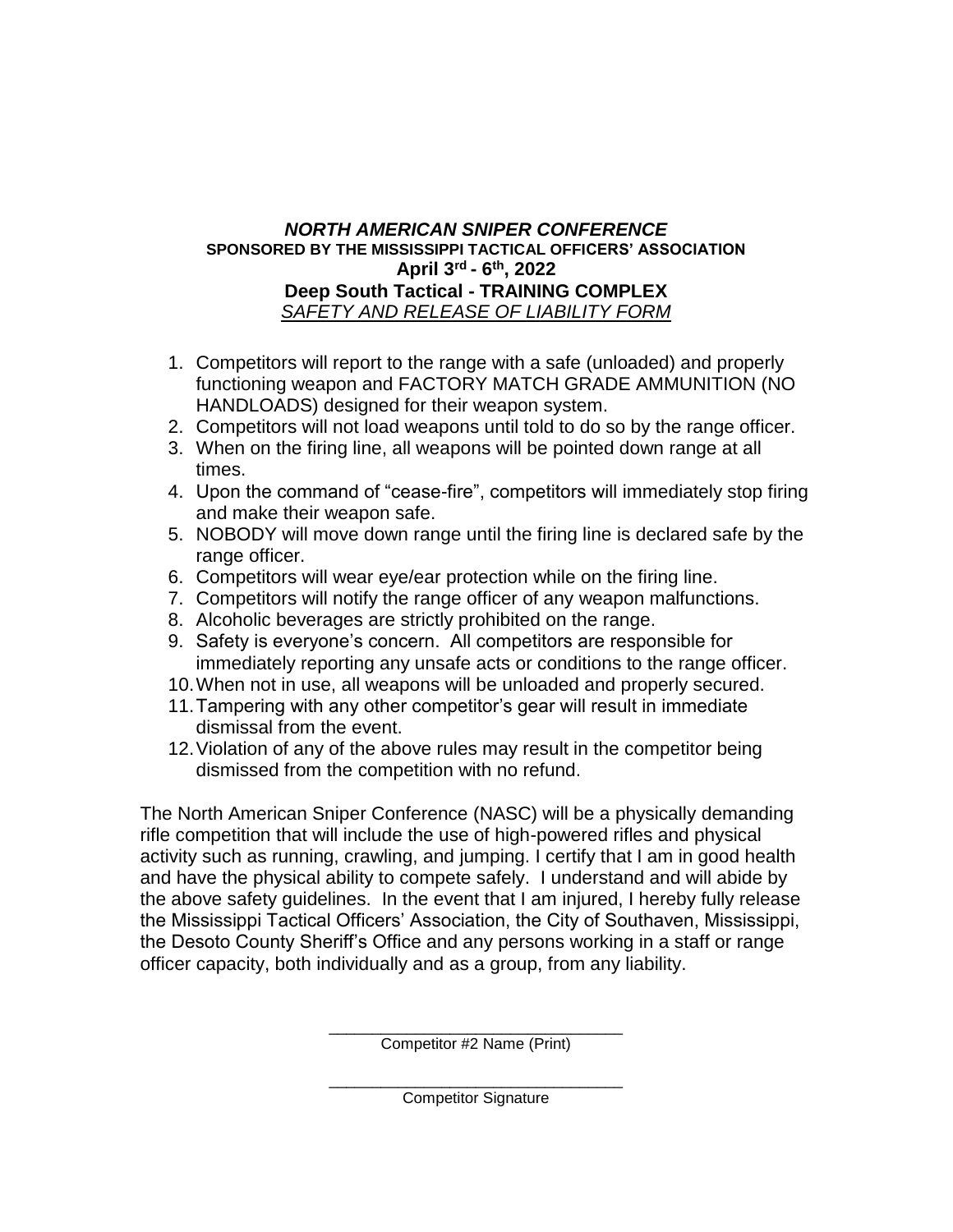# *NORTH AMERICAN SNIPER CONFERENCE*

**SPONSORED BY THE MISSISSIPPI TACTICAL OFFICERS' ASSOCIATION April 3rd - 6 th, 2022 Deep South Tactical - TRAINING COMPLEX**

**DATE/TIME/LOCATION:** THE 2022 NASC will be held at Deep South Tactical Training Complex located at 2364 McCurdy Road Morton, MS 39117. On Sunday, April 3, 2022, Deep South Tactical Training Complex will have a 100 yard range available for use for any zero conformation needed. This will also be sign in times for competitors and vendors. NASC will begin on Monday April 4, 2022, at 0800 and conclude on Wednesday, April 6, 2022, with an awards banquet.

**ELIGIBILITY OF COMPETITORS:** THE 2022 NASC is open to all full-time police and military personnel who have primary or additional duties in a sniper/observer capacity. The competition is also open to law enforcement/military personnel who have retired in good standing. We will also have separate category for Vendor / Sponsor Teams. These teams must adhere to the same restrictions as all military / LE teams. *Registration paperwork must be returned no later than April 2, 2022.*

**ENTRY FEE:** The cost for each two-man team is \$400.00. Each additional team from the same agency will be discounted \$50.00. Payments are due by in-processing on April 2, 2022, unless other arrangements have been made with NASC staff. Each competitor will receive an official 2022 NASC t-shirt. *Be sure to include your t-shirt size on the registration form.* Vendor / Sponsor teams will have additional fees (See Vendor / Sponsor packet)

**RELEASE OF LIABILITY/SAFETY AGREEMENT**: Each competitor must execute a Release of Liability/Safety Agreement form and return it with the registration paperwork. Teams will also sign the same paperwork for Deep South Tactical Training Complex upon arrival.

**LODGING:** Pearl, MS and Brandon, MS are the closest towns with hotels and food. Mississippi Roosevelt State Park is the closest lodging option but there are not many restaurants near this venue. MTOA staff will be lodging at Roosevelt State Park. Competitors are responsible for lodging cost.

**MEALS:** Lunch each day will be provided on site. There will be a social event Tuesday evening April 5, 2022 and dinner will be provided.